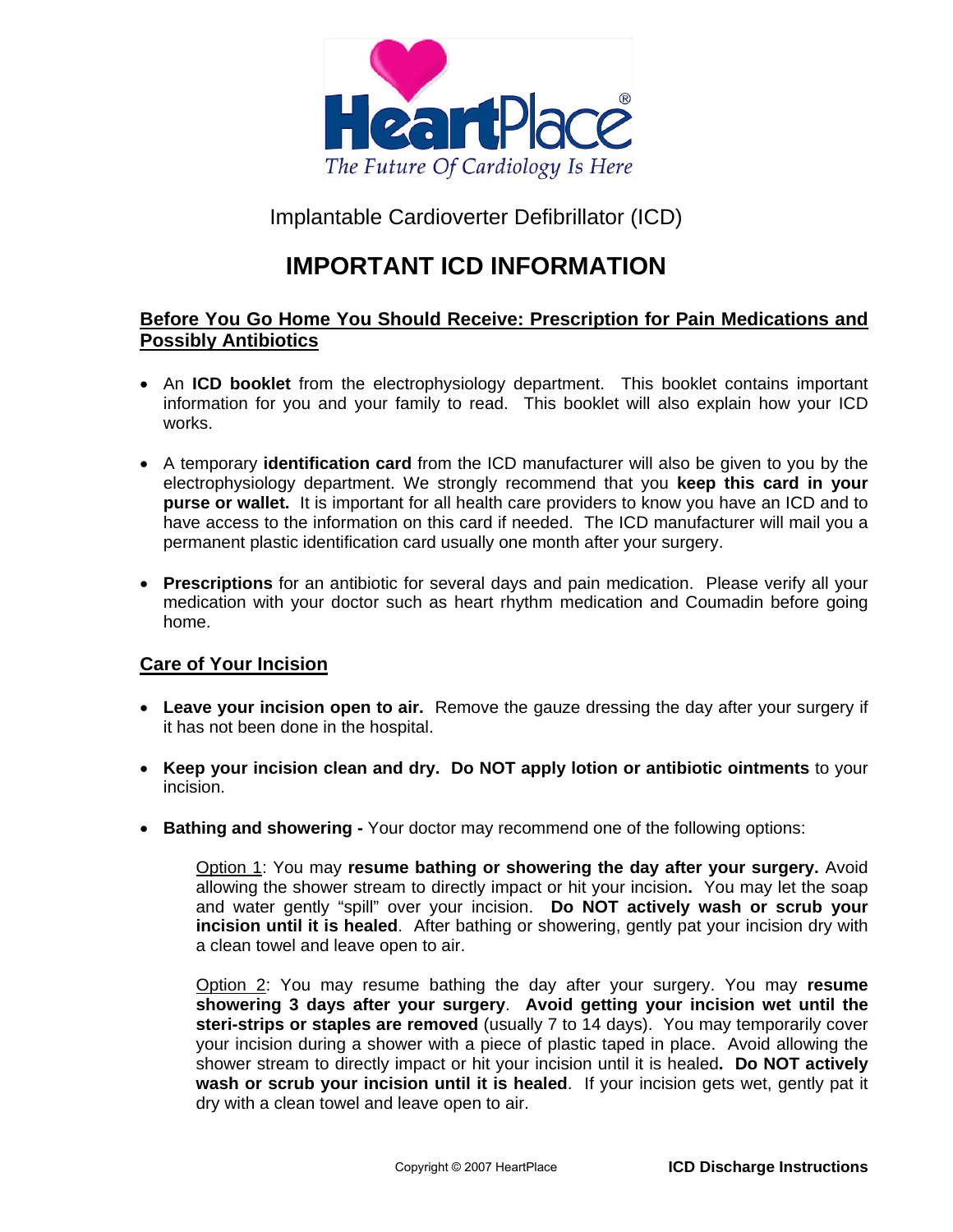

- **Avoid touching or rubbing your incision.** This will help your incision heal.
- **Do NOT remove the steri-strips** (strips of tape across the incision). They will be removed by the clinic staff at your first office visit in 7 to 14 days if they do not fall off on their own.
- If you have staples on your incision, they will be removed at your first office visit in 7 to 14 days.
- **Look at your incision daily** for several weeks as it is healing**.** Call the office and speak to a nurse if you experience fever, chills, increased redness, warmth, tenderness, swelling, drainage, or pain around your incision.
- Mild to moderate soreness at the ICD site or affected shoulder is not unusual. This soreness should gradually decrease over 3 or 4 weeks as it heals. Over the counter pain relievers may be taken unless otherwise ordered by your doctor.
- For women, a light gauze pad or clean powder puff placed over the incision may be more comfortable with a brassiere.

#### **Activity / Exercise**

- You may gradually resume your daily activities as tolerated. This includes light to moderate exercise (such as walking) that does not excessively jar or impact your ICD.
- Avoid vigorous activity or outdoor activities that cause excessive sweating, such as yard work, for 1 week after your surgery.
- **Avoid heavy lifting for six weeks (over 10 lbs) or activities that require strenuous reaching above your head or across your shoulder.** Examples include; reaching for items on an overhead shelf, swinging a golf club, shooting a gun, swimming, gardening, and weight lifting.
- **Do not completely immobilize the affected arm and shoulder.** Use your arm to do simple activities such as eating, brushing your teeth, and combing your hair. This will prevent your shoulder from "freezing up."
- After 6 weeks, you may resume most activities unless specifically instructed by your cardiologist.
- It is not necessary to routinely check your own pulse.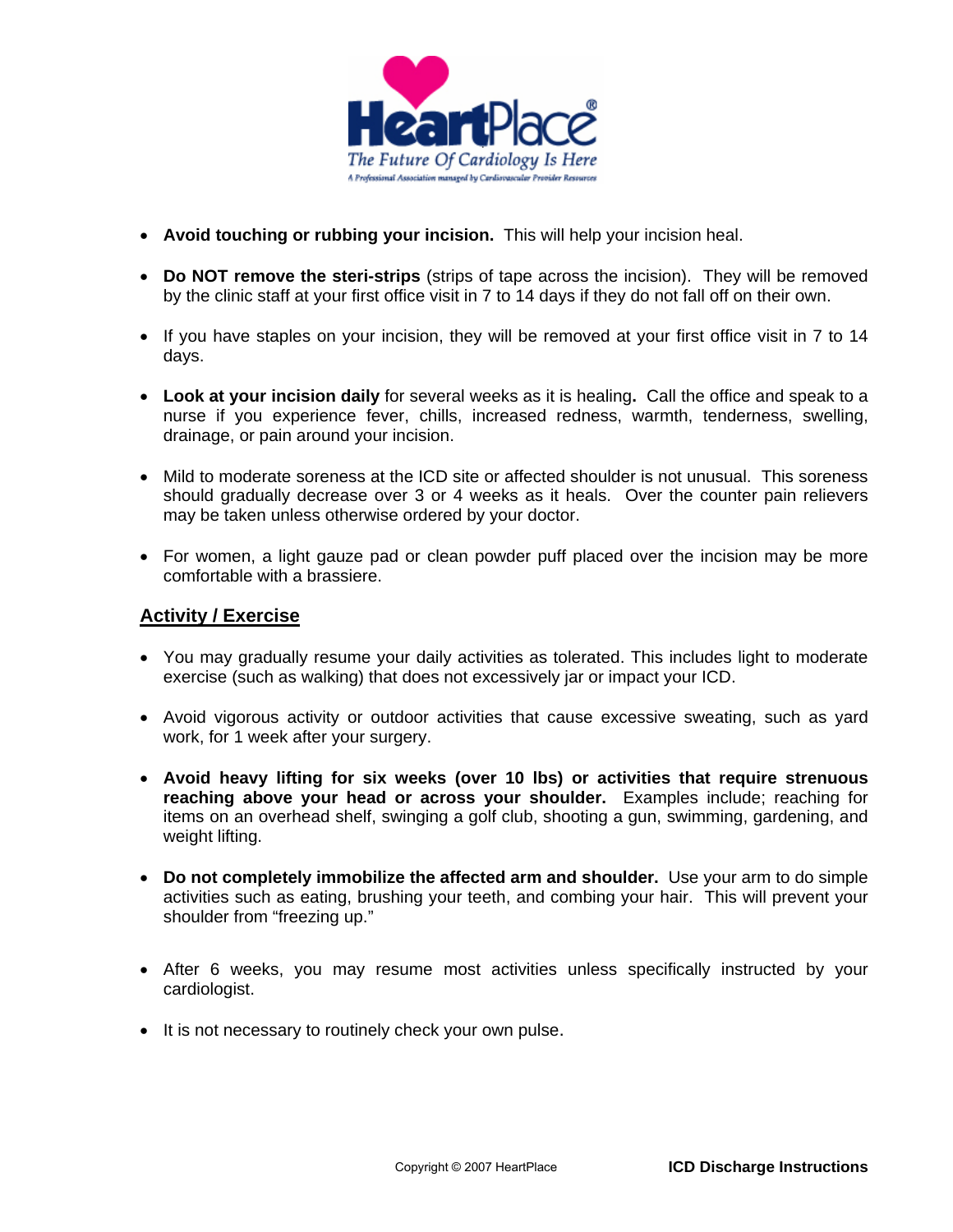

# **Things That May Affect Your ICD**

- **Avoid strong magnetic fields or electrical equipment.**
	- o This includes electrical generator plant, such as, Hoover Dam, arc welders, large engines and large stereo speakers.
	- o It is permissible to walk through electronic surveillance gates in department stores. Avoid lingering around these gates because they may interfere with the proper functioning of your ICD.
	- o **Many types of medical tests or devices may interfere with or damage your ICD.**  Examples include; **MRI scans** (magnetic resonance imaging), radiation therapy (type of cancer treatment), surgical cautery equipment (stops bleeding), lithotripsy (for kidney stones) and TENS units (pain control). Please refer to your ICD booklet or call the office for detailed information.
- **Notify all health care providers that you have an ICD**. This includes doctors, dentists, chiropractors, x-ray technicians, etc. Special arrangements may be necessary to avoid ICD interference or malfunction.
- Microwave ovens will not affect your ICD and are safe to use**.** Household appliances such as electric blankets, electric shavers, and hair dryers are also safe to use.
- We recommend that **if you use a cellular phone, hold it up to the ear on the opposite side of your ICD.** Do NOT carry your cell phone in a shirt pocket over your ICD.
- Your doctor may advise you to **avoid dental procedures for 3 months** after your surgery, if possible.
- In the first year after your surgery, your doctor may recommend that you **take an antibiotic pill before any dental procedure.** The dentist may prescribe the antibiotics for you or you may call the office for a prescription.
- If you have any special concerns or questions please call the office.

#### **What Happens If Your Heart Goes Out of Rhythm**

• Most people can feel when their heart goes out of rhythm, but the symptoms often vary from person to person. There may be symptoms of profound dizziness, heart pounding, faintness, shortness of breath, chest pain, or vision changes. **If you suddenly experience one or more or these symptoms or if you sense something is wrong, sit down or lie down.**  This will help you to prevent falling and hurting yourself.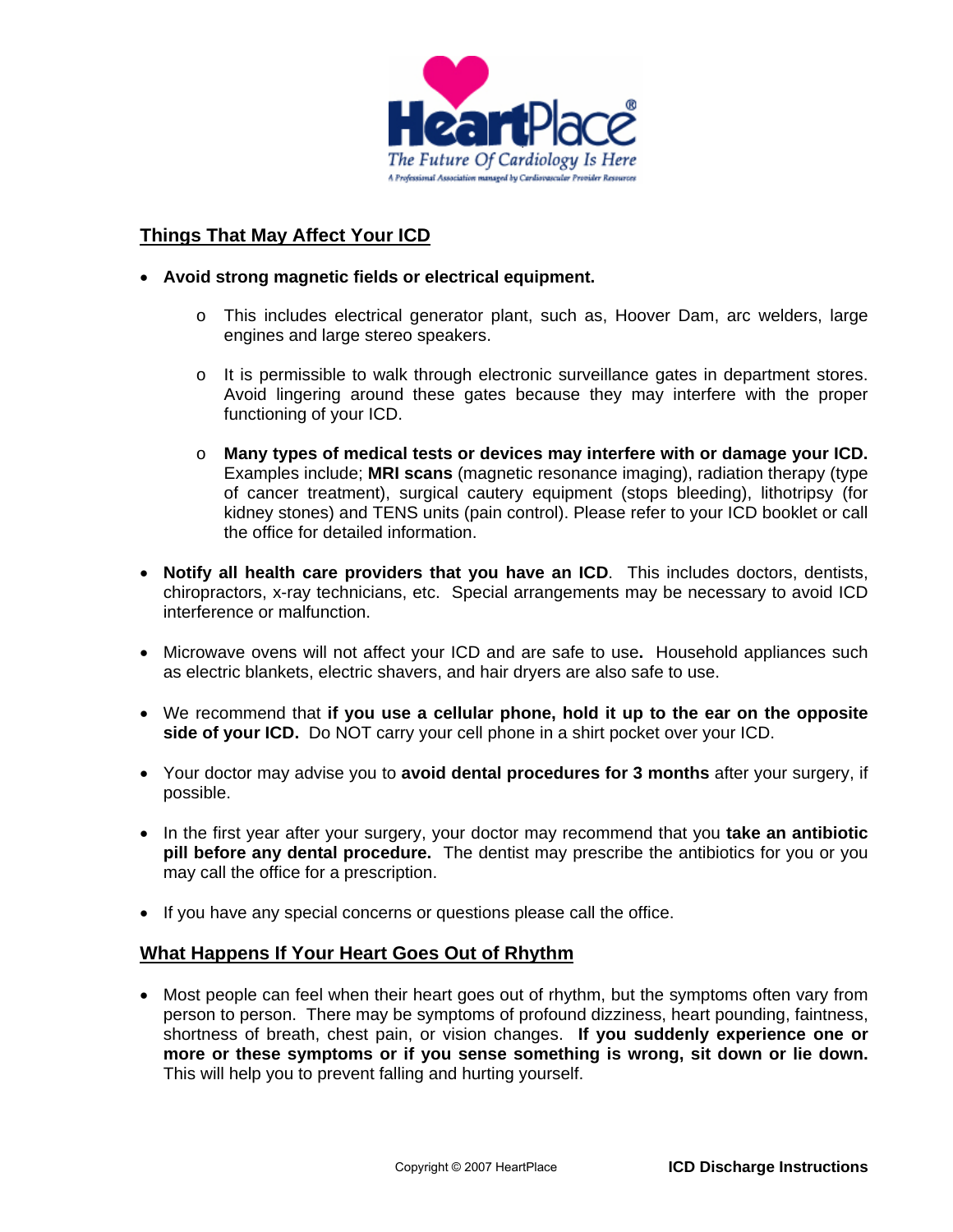

- If your heart goes out of rhythm your ICD will detect and correct it quickly (within 10 to 12 seconds).
- Generally the ICD will do one of 3 things depending on your heart rhythm and how your doctor has "set" the ICD.
	- **1.** If your heart goes into a rhythm that is in a "ventricular tachycardia (VT)" range, the ICD may try to pace your heart at a faster rate to get you back into normal rhythm. This does not hurt and you may or may not feel a short "fluttering sensation".
	- **2.** If your heart goes into a rhythm that is in a very fast "ventricular fibrillation (VF)" range, the ICD will charge up (this will take 5 to 10 seconds) and deliver a shock to your heart. That will put you back into regular rhythm. The shock will be brief, and many people describe it as "a kick in the chest". You should feel better very quickly. There may be a residual burning feeling in your chest for a few seconds after a shock.
	- **3.** If your heart goes into a very fast "ventricular fibrillation (VF)" and then goes back into a regular rhythm on its own, your ICD will not shock you.
- If you receive a shock and you feel fine afterwards, you do NOT need to go to an Emergency Room. Please call the office and notify us that you received a shock. Please leave a voice mail after hours and we will call you the next business day.

## **Call 911 If You:**

- **Receive 3 or more shocks within a short time period (1 -2 minutes).**
- **Do not feel well after a shock or experience shortness of breath or chest pain that does NOT stop after the shock.**
- **Experience any medical emergency.**

## **Please Call The Office If You:**

- **Receive a shock** and feel OK afterwards**.** The ICD / pacemaker clinic staff will speak with you or will call you the following work day if you leave a voice mail after hours.
- **Experience increased redness, warmth, tenderness, or swelling of your incision site**.
- **Experience fever or chills.**
- Have any questions or concerns regarding your ICD.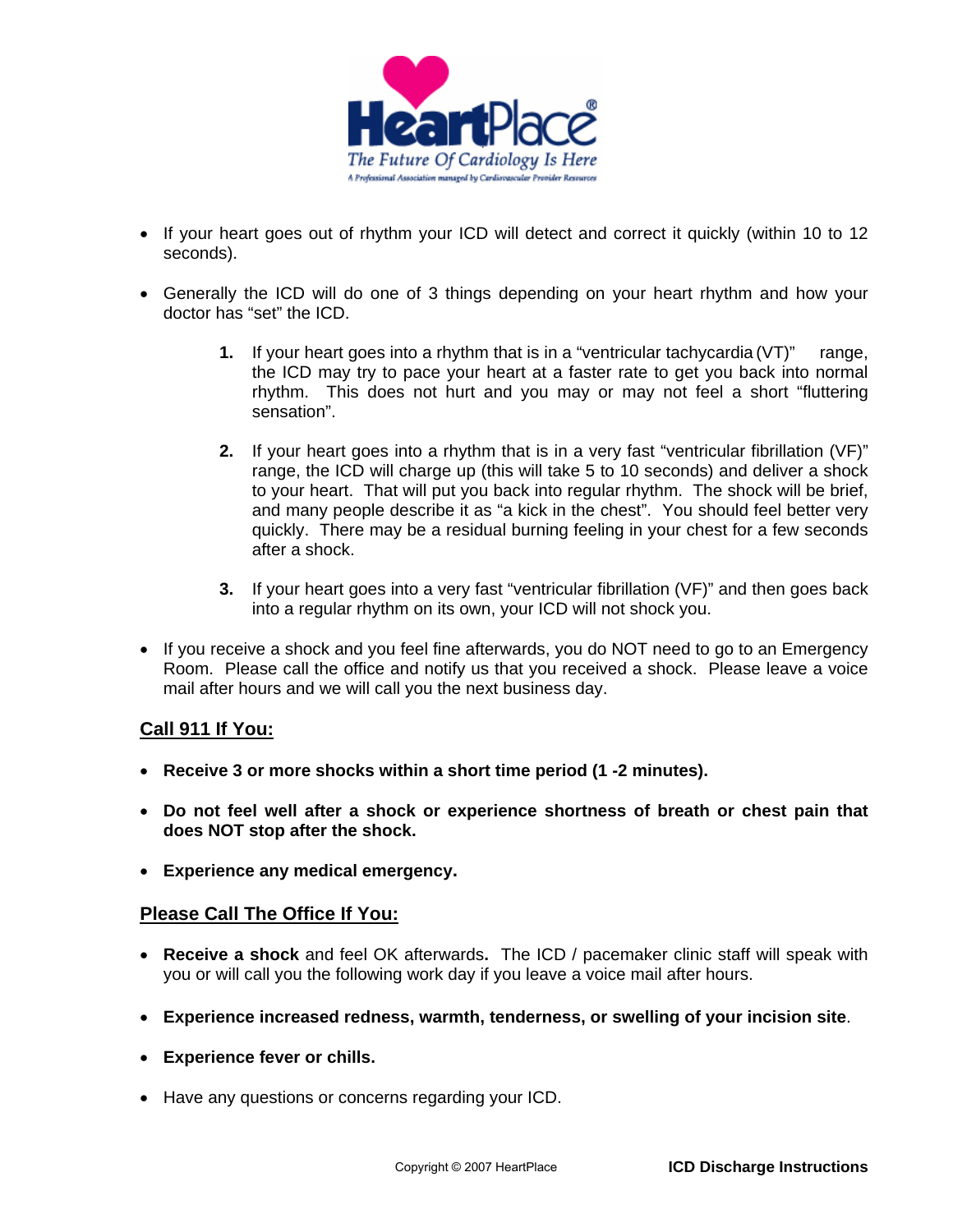

• Need to reschedule an appointment.

#### **Spouse and Family Information**

• It is safe to touch or hold on to the patient while he/she receives a shock. You may feel the patient jump, but the electricity will not shock anyone else.

### **Office Visits / Appointments**

- **Taking care of your ICD requires regular office check-ups.**
- The usual schedule for your ICD check-up is:
	- $\circ$  First visit 7 to 14 days after surgery
	- $\circ$  Second visit 3 months after surgery
	- o Then every 6 months until the ICD battery starts to show signs of depletion. Please refer to your ICD booklet for further details.
- During your first ICD check-up;
	- $\circ$  You will meet and have your ICD evaluated by the clinical staff. This will take approximately 20 to 30 minutes.
	- o The clinical staff will examine your incision and remove the staples if present.
	- o Generally, you will not be scheduled to see the physician at this visit.
- During your second ICD check-up, 3 months after your surgery;
	- o The ICD / pacemaker clinical staff will evaluate your ICD.
	- o You will also be examined by a physician or nurse practitioner.